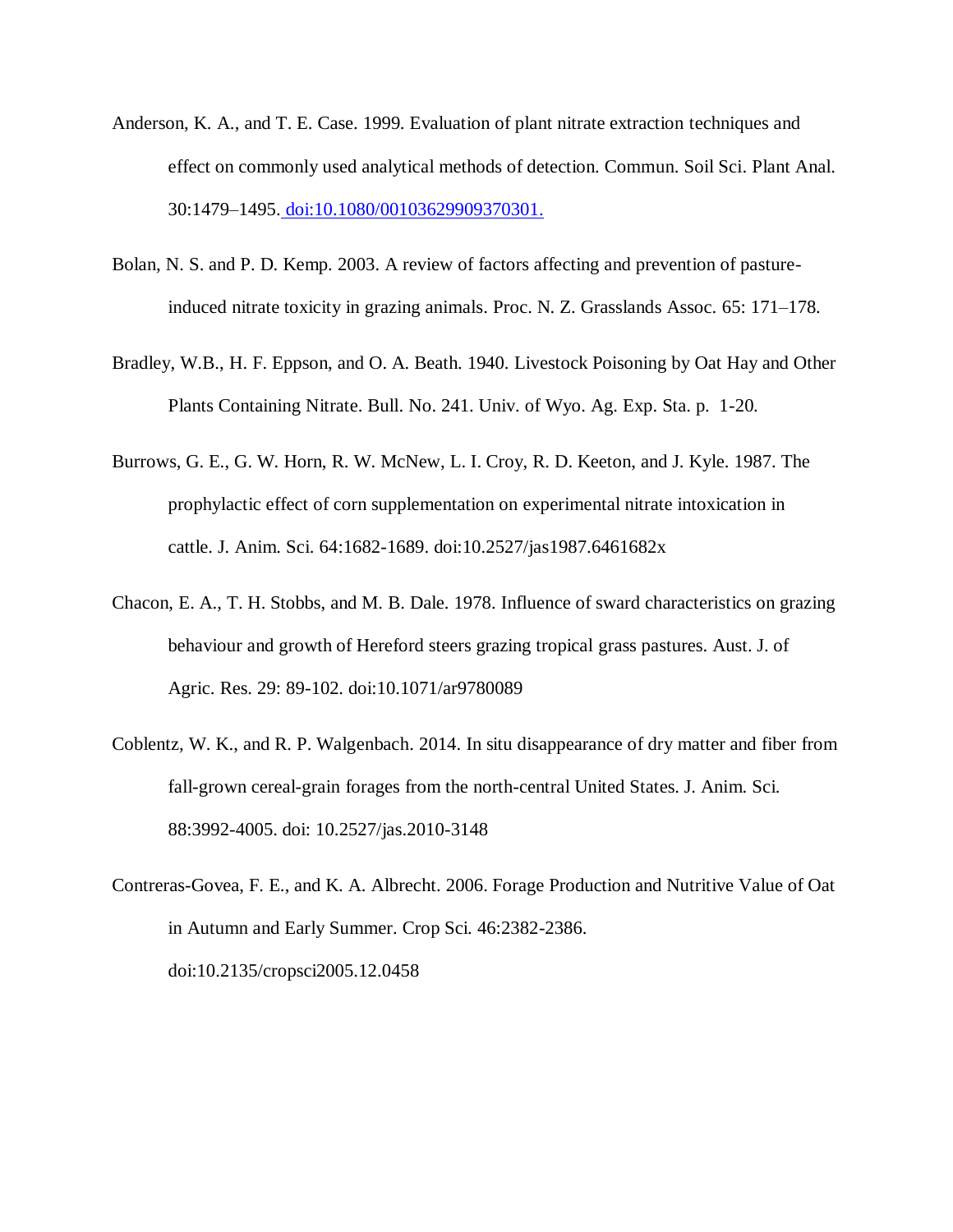- Crawford, R. F., W. K. Kennedy, and W. C. Johnson. 1961. Some Factors That Affect Nitrate Accumulation in Forages. Agron. J. 53:159-162. doi:10.2134/agronj1961.00021962005300030010x
- Crawford, R.F., W. K. Kennedy, and K. L. Davison. 1966. Factors influencing the toxicity of forages that contain nitrate when fed to cattle. Cornell Vet. 56: 3-17.
- Cruz-Landeira, A., Bal, M.J., Quintela, O., and M. López-Rivadulla. 2002. Determination of methemoglobin and total hemoglobin in toxicological studies by derivative spectrophotometry. J Anal Toxicol. 26:67-72.
- Evelyn, K.A., and H.T. Malloy. 1938. Microdetermination of oxyhemoglobin, methemoglobin, and sulfhemoglobin in a single sample of blood. J Biol Chem. 126:655-662.
- Garnett, T., Conn, V., and B.N. Kaiser. 2009. Root based approaches to improving nitrogen use efficiency in plants. Plant Cell Environ. 32:1272-1283.
- Geurink, J. H., A. Malestein, A. Kemp, and A. T. van't Klooster. 1979. Nitrate poisoning in cattle. 3: the relationship between nitrate intake with hay or fresh roughage and the speed of intake on the formation of methemoglobin. Neth. J. Agric. Sci. 27: 268-276.
- Kemp, A. 1982. The importance of the chemical composition of forage for optimizing animal production. Proc. of the 12<sup>th</sup> IPI-Congress. Goslar, Germany. p. 95-116.
- Kemp, A., J. H. Geurink, R. T. Haalstra, and A. Malestein. 1977. Nitrate poisoning in cattle, 2: Changes in nitrite in rumen fluid and methemoglobin formation in blood after high nitrate intake. Neth. J. Agric. Sci. 25:51-62